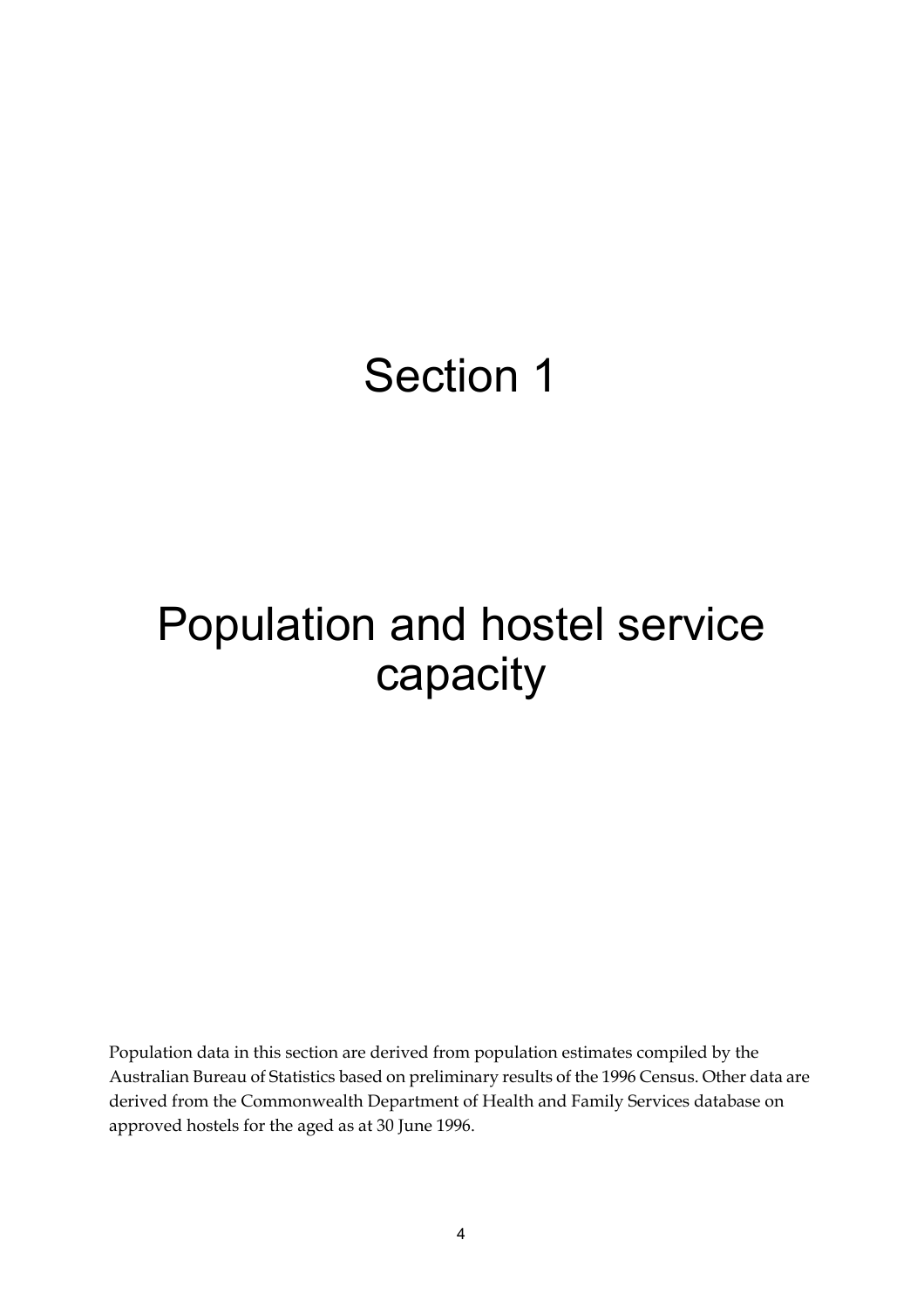|                               | <b>NSW</b> | Vic       | Qld       | <b>WA</b> | <b>SA</b> | Tas     | <b>ACT</b> | ΝT     | Australia          |
|-------------------------------|------------|-----------|-----------|-----------|-----------|---------|------------|--------|--------------------|
| Sex/age                       |            |           |           |           | Number    |         |            |        |                    |
| Females                       |            |           |           |           |           |         |            |        |                    |
| Under 65                      | 2,679,484  | 1,983,694 | 1,459,566 | 775,558   | 627,739   | 206,032 | 142,580    | 83,304 | 7,959,319          |
| 65-69                         | 126,464    | 91,906    | 59,636    | 30,056    | 32,213    | 9,494   | 3,895      | 1,104  | 354,783            |
| $70 - 74$                     | 117,233    | 85,358    | 53,966    | 26,155    | 31,028    | 8,971   | 3,556      | 753    | 327,023            |
| $75 - 79$                     | 87,562     | 62,647    | 41,099    | 19,224    | 23,434    | 6,914   | 2,428      | 485    | 243,797            |
| $80 - 84$                     | 62,685     | 46,323    | 28,852    | 14,811    | 17,007    | 5,048   | 1,618      | 272    | 176,622            |
| $85 - 89$                     | 33,418     | 25,239    | 15,324    | 8,118     | 9,202     | 2,586   | 779        | 146    | 94,813             |
| $90+$                         | 16,390     | 12,752    | 7,510     | 3,940     | 4,566     | 1,174   | 365        | 90     | 46,788             |
| <b>Total females</b>          | 3,123,236  | 2,307,919 | 1,665,953 | 877,862   | 745,189   | 240,219 | 155,221    | 86,154 | 9,203,145          |
| Males                         |            |           |           |           |           |         |            |        |                    |
| Under 65                      | 2,742,150  | 2,007,634 | 1,506,867 | 806,805   | 639,975   | 208,119 | 143,110    | 92,752 | 8,148,987          |
| 65-69                         | 119,026    | 86,371    | 58,042    | 29,291    | 30,498    | 9,126   | 3,673      | 1,427  | 337,467            |
| $70 - 74$                     | 98,097     | 70,234    | 47,721    | 23,035    | 25,834    | 7,500   | 2,928      | 788    | 276,141            |
| $75 - 79$                     | 64,080     | 45,201    | 31,705    | 14,390    | 17,078    | 5,001   | 1,714      | 430    | 179,609            |
| $80 - 84$                     | 37,072     | 27,433    | 18,158    | 8,881     | 10,176    | 2,987   | 907        | 220    | 105,839            |
| $85 - 89$                     | 15,138     | 11,891    | 7,822     | 3,978     | 4,193     | 1,253   | 353        | 100    | 44,728             |
| $90+$                         | 5,095      | 4,134     | 2,841     | 1,496     | 1,446     | 387     | 119        | 52     | 15,570             |
| Total males<br>Persons        | 3,080,658  | 2,252,898 | 1,673,156 | 887,876   | 729,200   | 234,373 | 152,804    | 95,769 | 9,108,341          |
| Under 65                      | 5,421,634  | 3,991,328 | 2,966,433 | 1,582,363 | 1,267,714 | 414,151 | 285,690    |        | 176,056 16,108,306 |
| 65-69                         | 245,490    | 178,277   | 117,678   | 59,347    | 62,711    | 18,620  | 7,568      | 2,531  | 692,250            |
| $70 - 74$                     | 215,330    | 155,592   | 101,687   | 49,190    | 56,862    | 16,471  | 6,484      | 1,541  | 603,164            |
| $75 - 79$                     | 151,642    | 107,848   | 72,804    | 33,614    | 40,512    | 11,915  | 4,142      | 915    | 423,406            |
| $80 - 84$                     | 99,757     | 73,756    | 47,010    | 23,692    | 27,183    | 8,035   | 2,525      | 492    | 282,461            |
| $85 - 89$                     | 48,556     | 37,130    | 23,146    | 12,096    | 13,395    | 3,839   | 1,132      | 246    | 139,541            |
| $90+$                         | 21,485     | 16,886    | 10,351    | 5,436     | 6,012     | 1,561   | 484        | 142    | 62,358             |
| Total                         | 6,203,894  | 4,560,817 | 3,339,109 | 1,765,738 | 1,474,389 | 474,592 | 308,025    |        | 181,923 18,311,486 |
|                               |            |           |           |           | Per cent  |         |            |        |                    |
| Females                       |            |           |           |           |           |         |            |        |                    |
| Under 65                      | 85.8       | 86.0      | 87.6      | 88.3      | 84.2      | 85.8    | 91.9       | 96.7   | 86.5               |
| 65-69                         | 4.0        | 4.0       | 3.6       | 3.4       | 4.3       | 4.0     | 2.5        | 1.3    | 3.9                |
| $70 - 74$                     | 3.8        | 3.7       | 3.2       | 3.0       | 4.2       | 3.7     | 2.3        | 0.9    | 3.6                |
| $75 - 79$                     | 2.8        | 2.7       | 2.5       | 2.2       | 3.1       | 2.9     | 1.6        | 0.6    | 2.6                |
| $80 - 84$                     | 2.0        | 2.0       | 1.7       | 1.7       | 2.3       | 2.1     | 1.0        | 0.3    | 1.9                |
| $85 - 89$                     | 1.1        | $1.1$     | 0.9       | 0.9       | 1.2       | 1.1     | 0.5        | 0.2    | 1.0                |
| $90+$                         | 0.5        | 0.6       | 0.5       | 0.4       | 0.6       | 0.5     | 0.2        | 0.1    | 0.5                |
| <b>Total females</b><br>Males | 100.0      | 100.0     | 100.0     | 100.0     | 100.0     | 100.0   | 100.0      | 100.0  | 100.0              |
| Under 65                      | 89.0       | 89.1      | 90.1      | 90.9      | 87.8      | 88.8    | 93.7       | 96.8   | 89.5               |
| 65-69                         | 3.9        | 3.8       | 3.5       | 3.3       | 4.2       | 3.9     | 2.4        | 1.5    | 3.7                |
| $70 - 74$                     | $3.2\,$    | 3.1       | 2.9       | 2.6       | 3.5       | 3.2     | 1.9        | 0.8    | 3.0                |
| $75 - 79$                     | 2.1        | 2.0       | 1.9       | 1.6       | 2.3       | 2.1     | 1.1        | 0.4    | 2.0                |
| $80 - 84$                     | $1.2$      | 1.2       | 1.1       | $1.0$     | 1.4       | 1.3     | 0.6        | 0.2    | 1.2                |
| 85-89                         | 0.5        | 0.5       | 0.5       | 0.4       | 0.6       | 0.5     | 0.2        | 0.1    | 0.5                |
| $90+$                         | 0.2        | 0.2       | 0.2       | 0.2       | 0.2       | 0.2     | 0.1        | 0.1    | 0.2                |
| <b>Total males</b>            | 100.0      | 100.0     | 100.0     | 100.0     | 100.0     | 100.0   | 100.0      | 100.0  | 100.0              |
| Persons                       |            |           |           |           |           |         |            |        |                    |
| Under 65                      | 87.4       | 87.5      | 88.8      | 89.6      | 86.0      | 87.3    | 92.7       | 96.8   | 88.0               |
| 65-69                         | 4.0        | 3.9       | 3.5       | 3.4       | 4.3       | 3.9     | 2.5        | 1.4    | 3.8                |
| $70 - 74$                     | 3.5        | 3.4       | 3.0       | 2.8       | 3.9       | 3.5     | 2.1        | 0.8    | 3.3                |
| $75 - 79$                     | 2.4        | 2.4       | 2.2       | 1.9       | 2.7       | 2.5     | 1.3        | 0.5    | 2.3                |
| $80 - 84$                     | 1.6        | 1.6       | 1.4       | $1.3$     | 1.8       | 1.7     | 0.8        | 0.3    | 1.5                |
| 85-89                         | 0.8        | 0.8       | 0.7       | 0.7       | 0.9       | 0.8     | 0.4        | 0.1    | 0.8                |
| $90+$                         | 0.3        | 0.4       | 0.3       | 0.3       | 0.4       | 0.3     | 0.2        | 0.1    | 0.3                |
| Total                         | 100.0      | 100.0     | 100.0     | 100.0     | 100.0     | 100.0   | 100.0      | 100.0  | 100.0              |

**Table 1.1: Population, age by sex and State/Territory, 30 June 1996**

Source: ABS 1997a, pp. 16–17.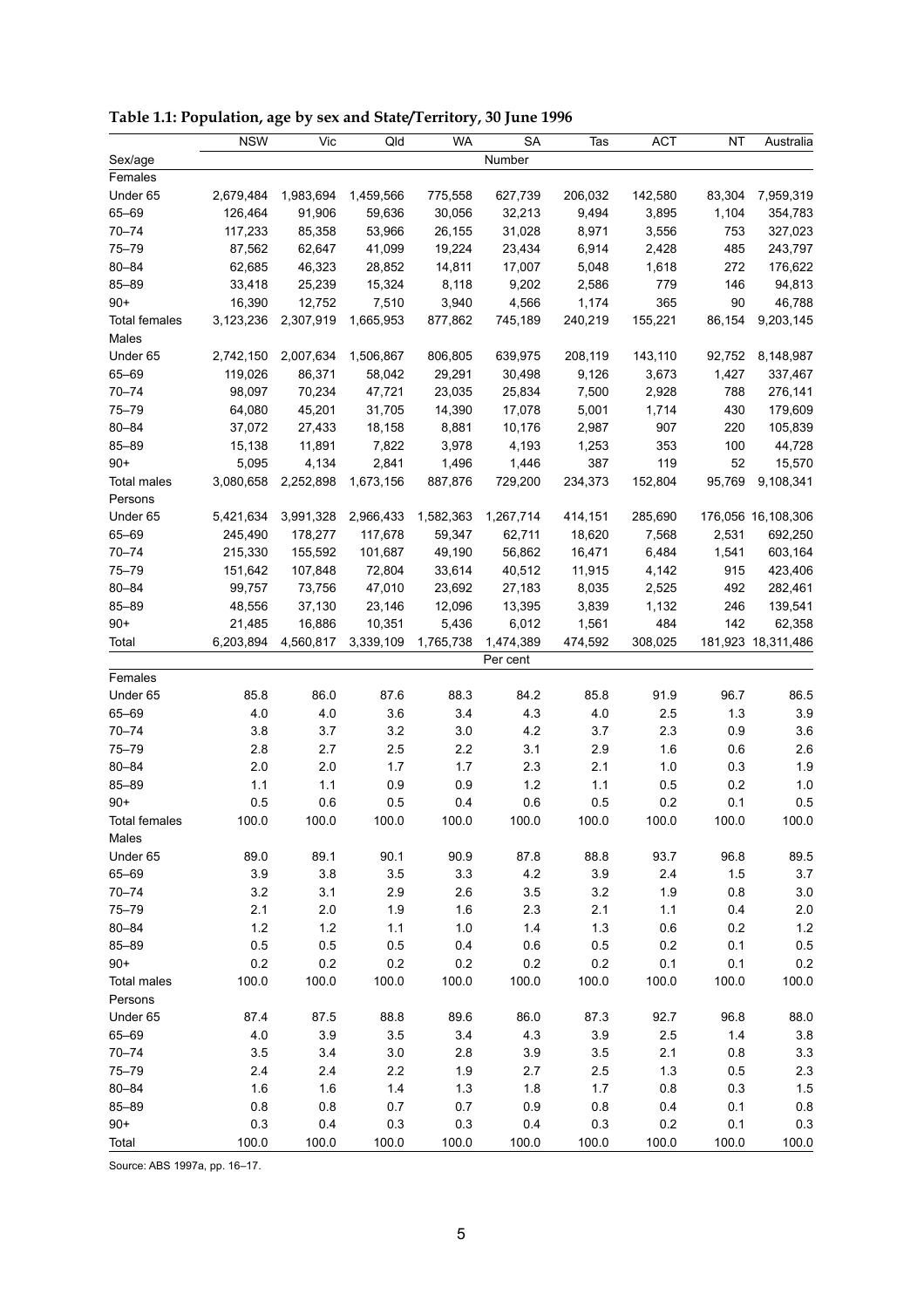|  |  | Table 1.2: Hostel places, type of hostel by type of care and State/Territory, 30 June 1996 |  |
|--|--|--------------------------------------------------------------------------------------------|--|
|  |  |                                                                                            |  |

|                                            | <b>NSW</b> | Vic    | Qld    | <b>WA</b> | <b>SA</b> | Tas   | <b>ACT</b>  |       | NT Australia |
|--------------------------------------------|------------|--------|--------|-----------|-----------|-------|-------------|-------|--------------|
| Type of hostel                             |            |        |        |           | Number    |       |             |       |              |
| Places for permanent care                  |            |        |        |           |           |       |             |       |              |
| Private for-profit                         | 0          | 1,123  | 417    | 67        | 44        | 0     | 0           | 0     | 1,651        |
| Private not-for-profit                     | 18,648     | 12,141 | 11,489 | 5,021     | 5,762     | 1,389 | 719         | 133   | 55,302       |
| Government                                 | 639        | 1,878  | 278    | 350       | 298       | 41    | 0           | 0     | 3,484        |
| Total places for permanent care            | 19,287     | 15,142 | 12,184 | 5,438     | 6,104     | 1,430 | 719         | 133   | 60,437       |
| Places for respite care                    |            |        |        |           |           |       |             |       |              |
| Private for-profit                         | 0          | 54     | 11     | 3         | 1         | 0     | $\mathbf 0$ | 0     | 69           |
| Private not-for-profit                     | 718        | 371    | 371    | 190       | 210       | 58    | 45          | 8     | 1,971        |
| Government                                 | 37         | 74     | 12     | 15        | 11        | 8     | 0           | 0     | 157          |
| Total places for respite care              | 755        | 499    | 394    | 208       | 222       | 66    | 45          | 8     | 2,197        |
| Places for both permanent and respite care |            |        |        |           |           |       |             |       |              |
| Private for-profit                         | 0          | 1,177  | 428    | 70        | 45        | 0     | 0           | 0     | 1,720        |
| Private not-for-profit                     | 19,366     | 12,512 | 11,860 | 5,211     | 5,972     | 1,447 | 764         | 141   | 57,273       |
| Government                                 | 676        | 1,952  | 290    | 365       | 309       | 49    | 0           | 0     | 3,641        |
| Total places                               | 20,042     | 15,641 | 12,578 | 5,646     | 6,326     | 1,496 | 764         | 141   | 62,634       |
|                                            |            |        |        |           | Per cent  |       |             |       |              |
| Places for permanent care                  |            |        |        |           |           |       |             |       |              |
| Private for-profit                         | 0.0        | 7.4    | 3.4    | 1.2       | 0.7       | 0.0   | 0.0         | 0.0   | 2.7          |
| Private not-for-profit                     | 96.7       | 80.2   | 94.3   | 92.3      | 94.4      | 97.1  | 100.0       | 100.0 | 91.5         |
| Government                                 | 3.3        | 12.4   | 2.3    | 6.4       | 4.9       | 2.9   | 0.0         | 0.0   | 5.8          |
| Total places for permanent care            | 100.0      | 100.0  | 100.0  | 100.0     | 100.0     | 100.0 | 100.0       | 100.0 | 100.0        |
| Places for respite care                    |            |        |        |           |           |       |             |       |              |
| Private for-profit                         | 0.0        | 10.8   | 2.8    | 1.4       | 0.5       | 0.0   | 0.0         | 0.0   | 3.1          |
| Private not-for-profit                     | 95.1       | 74.3   | 94.2   | 91.3      | 94.6      | 87.9  | 100.0       | 100.0 | 89.7         |
| Government                                 | 4.9        | 14.8   | 3.0    | 7.2       | 5.0       | 12.1  | 0.0         | 0.0   | 7.1          |
| Total places for respite care              | 100.0      | 100.0  | 100.0  | 100.0     | 100.0     | 100.0 | 100.0       | 100.0 | 100.0        |
| Places for both permanent and respite care |            |        |        |           |           |       |             |       |              |
| Private for-profit                         | 0.0        | 7.5    | 3.4    | 1.2       | 0.7       | 0.0   | 0.0         | 0.0   | 2.7          |
| Private not-for-profit                     | 96.6       | 80.0   | 94.3   | 92.3      | 94.4      | 96.7  | 100.0       | 100.0 | 91.4         |
| Government                                 | 3.4        | 12.5   | 2.3    | 6.5       | 4.9       | 3.3   | 0.0         | 0.0   | 5.8          |
| Total                                      | 100.0      | 100.0  | 100.0  | 100.0     | 100.0     | 100.0 | 100.0       | 100.0 | 100.0        |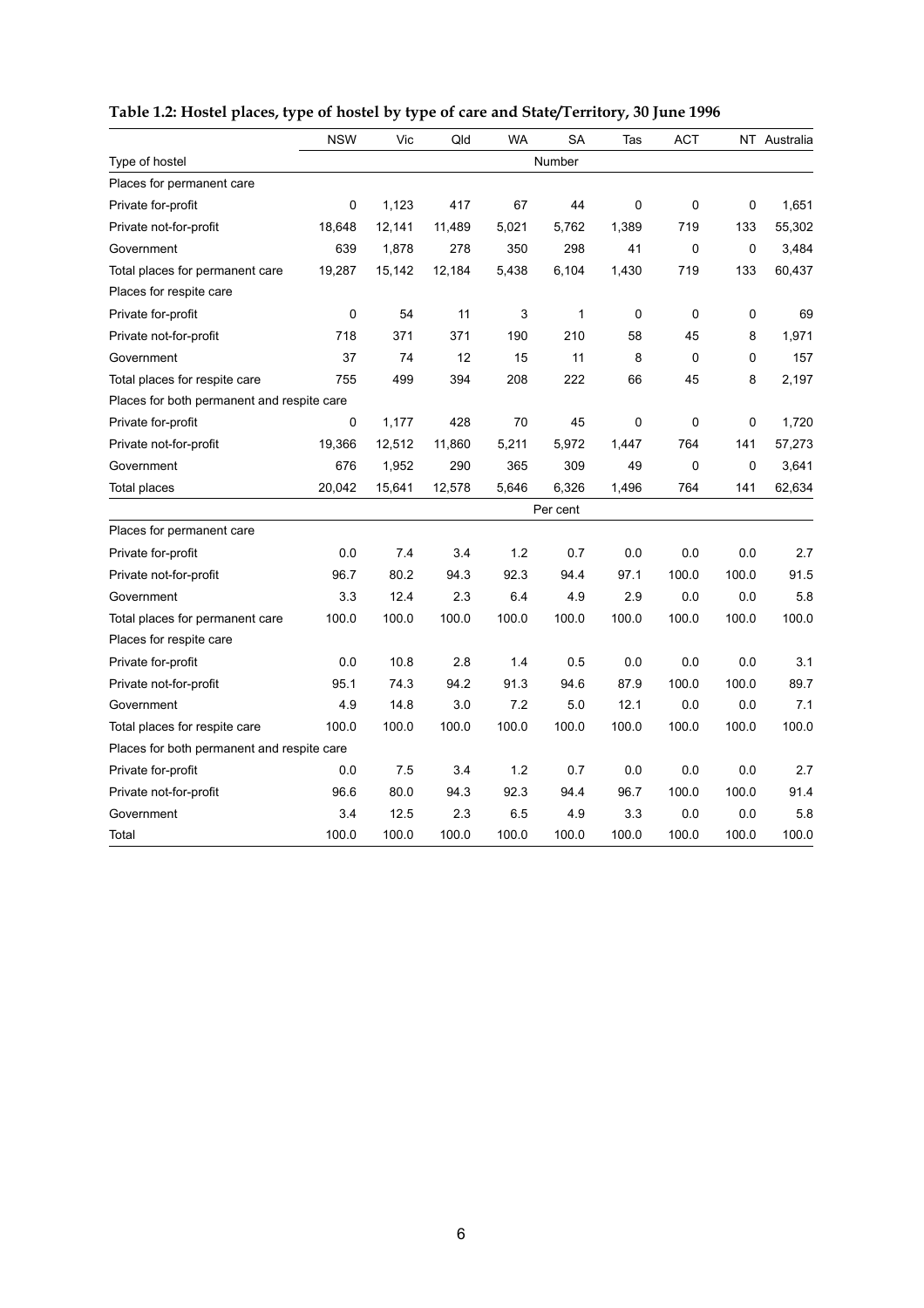| Type of hostel         | <b>NSW</b> | Vic  | Qld  | <b>WA</b> | SΑ   | Tas  | <b>ACT</b> | NT   | Australia |
|------------------------|------------|------|------|-----------|------|------|------------|------|-----------|
| Private for-profit     | 0.0        | 3.0  | 1.7  | 0.6       | 0.3  | 0.0  | 0.0        | 0.0  | 1.1       |
| Private not-for-profit | 36.1       | 32.0 | 46.5 | 42.0      | 41.5 | 34.6 | 51.7       | 42.3 | 37.9      |
| Government             | 1.3        | 5.0  | 1.1  | 2.9       | 2.1  | 1.2  | 0.0        | 0.0  | 2.4       |
| Total                  | 37.3       | 40.0 | 49.3 | 45.5      | 43.9 | 35.8 | 51.7       | 42.3 | 41.5      |

#### **Table 1.3: Hostel places per 1,000 people aged 70 and over, type of hostel by State/Territory, 30 June 1996**

Note: This table is derived from Tables 1.1 and 1.2.

.

### **Table 1.4: Hostel places, type of hostel by type of care and geographic areas,(a) 30 June 1996**

|                                            |         | Other met- |              |             |             |        |           |
|--------------------------------------------|---------|------------|--------------|-------------|-------------|--------|-----------|
|                                            | Capital | ropolitan  | Large rural  | Small rural | Other rural | Remote |           |
| Type of hostel/                            | cities  | centres    | centres      | centres     | areas       | zones  | Australia |
| type of care                               |         |            |              | Number      |             |        |           |
| Places for permanent care                  |         |            |              |             |             |        |           |
| Private for-profit                         | 1,302   | 261        | 19           | 69          | 0           | 0      | 1,651     |
| Private not-for-profit                     | 41,112  | 2,528      | 3,104        | 2,100       | 5,812       | 646    | 55,302    |
| Government                                 | 1,852   | 87         | 45           | 249         | 1,060       | 191    | 3,484     |
| Total places for permanent care            | 44,266  | 2,876      | 3,168        | 2,418       | 6,872       | 837    | 60,437    |
| Places for respite care                    |         |            |              |             |             |        |           |
| Private for-profit                         | 60      | 7          | $\mathbf{1}$ | 1           | 0           | 0      | 69        |
| Private not-for-profit                     | 1.414   | 93         | 100          | 85          | 241         | 38     | 1,971     |
| Government                                 | 62      | 3          | 3            | 22          | 59          | 8      | 157       |
| Total places for respite care              | 1,536   | 103        | 104          | 108         | 300         | 46     | 2,197     |
| Places for both permanent and respite care |         |            |              |             |             |        |           |
| Private for-profit                         | 1,362   | 268        | 20           | 70          | 0           | 0      | 1,720     |
| Private not-for-profit                     | 42,526  | 2,621      | 3,204        | 2,185       | 6,053       | 684    | 57,273    |
| Government                                 | 1,914   | 90         | 48           | 271         | 1,119       | 199    | 3,641     |
| Total places                               | 45,802  | 2.979      | 3,272        | 2.526       | 7,172       | 883    | 62.634    |
|                                            |         |            |              | Per cent    |             |        |           |
| Places for permanent care                  |         |            |              |             |             |        |           |
| Private for-profit                         | 2.9     | 9.1        | 0.6          | 2.9         | 0.0         | 0.0    | 2.7       |
| Private not-for-profit                     | 92.9    | 87.9       | 98.0         | 86.8        | 84.6        | 77.2   | 91.5      |
| Government                                 | 4.2     | 3.0        | 1.4          | 10.3        | 15.4        | 22.8   | 5.8       |
| Total places for permanent care            | 100.0   | 100.0      | 100.0        | 100.0       | 100.0       | 100.0  | 100.0     |
| Places for respite care                    |         |            |              |             |             |        |           |
| Private for-profit                         | 3.9     | 6.8        | 1.0          | 0.9         | 0.0         | 0.0    | 3.1       |
| Private not-for-profit                     | 92.1    | 90.3       | 96.2         | 78.7        | 80.3        | 82.6   | 89.7      |
| Government                                 | 4.0     | 2.9        | 2.9          | 20.4        | 19.7        | 17.4   | 7.1       |
| Total places for respite care              | 100.0   | 100.0      | 100.0        | 100.0       | 100.0       | 100.0  | 100.0     |
| Places for both permanent and respite care |         |            |              |             |             |        |           |
| Private for-profit                         | 3.0     | 9.0        | 0.6          | 2.8         | 0.0         | 0.0    | 2.7       |
| Private not-for-profit                     | 92.8    | 88.0       | 97.9         | 86.5        | 84.4        | 77.5   | 91.4      |
| Government                                 | 4.2     | 3.0        | 1.5          | 10.7        | 15.6        | 22.5   | 5.8       |
| Total                                      | 100.0   | 100.0      | 100.0        | 100.0       | 100.0       | 100.0  | 100.0     |

(a) Based on PIE & HSH 1994.